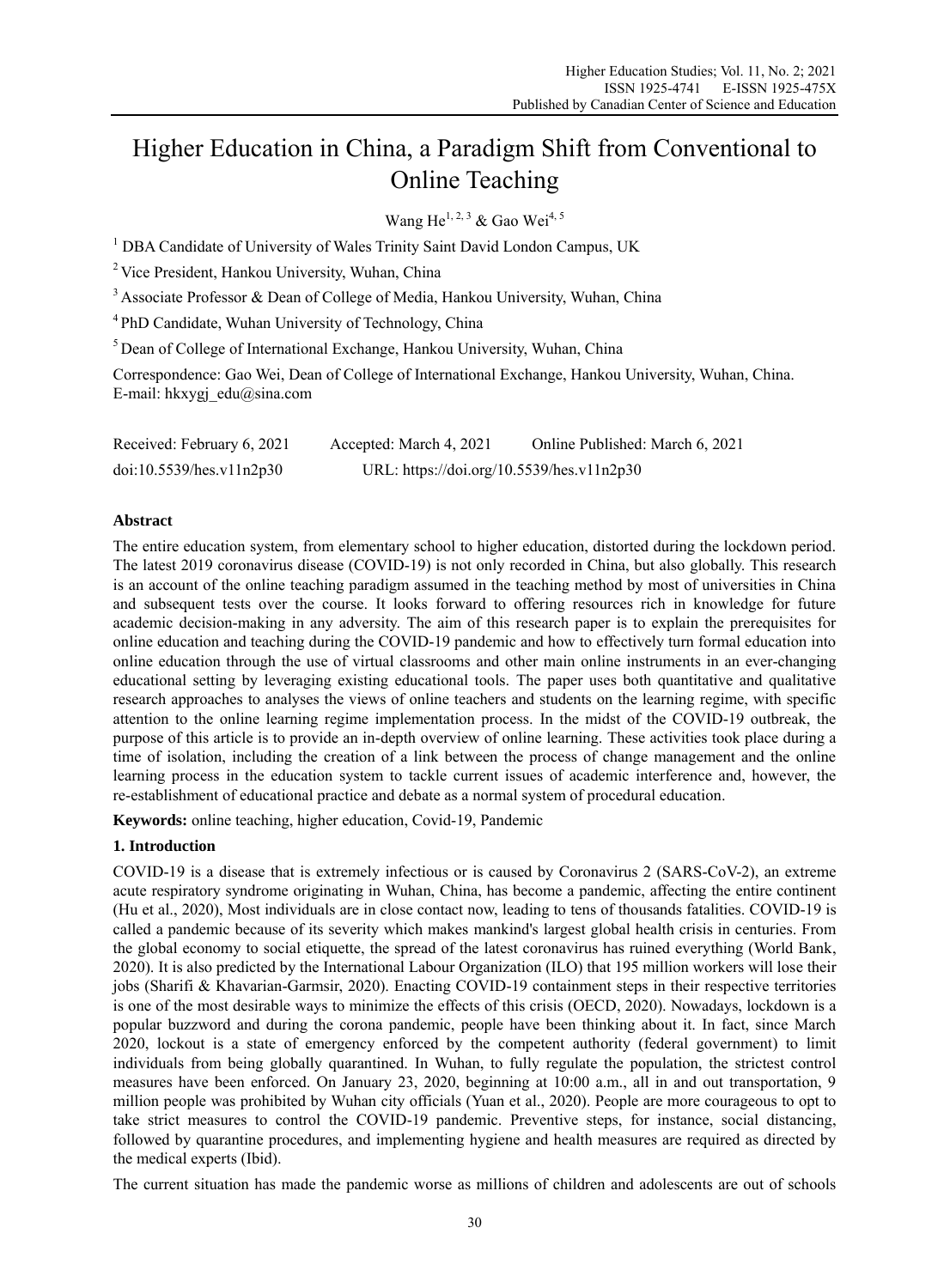(Rodriguez-Martinez et al., 2020). With the spread of the COVID-19 pandemic, the trend of online teaching is the due to the indefinite closure of colleges, universities and universities, which is the sole choice (Gamage et al., 2020). It is therefore now time to reconsider the urgent needs of the unparalleled status quo, to change our education system and to reinvent it. Informal and informal schooling is also substantially impacted by this. There is however, an accepted belief that, due to the direct contact between students and teachers, no teaching approach will substitute the height of necessity of formal conventional education. Online education however has moved from conventional methods to new teaching methods since the COVID-19 crisis, from classrooms to Zoom, from personal to interactive, from seminars to webinars, and from teaching methods. E-learning, distance learning and correspondence courses were historically commonly considered to be part of non-formal education, but so far, if the situation continues, it seems that the formal education system would eventually be replaced. Some of the most common online communication channels will alter the destination and course of the entire education system worldwide in the post-COVID-19 scenario are *"Start.me, Neo, Classtime, Classwize, Ted-Ed, Coursera, Bakpax, Pronto, Skillshare, ClassDojo, Edmodo, Blackboard Learn, Parlay, Docebo, Feedback Fruits, Udemy, WeVideo, WizIQ, Flipgrid, Codeacademy, Gynzy, Adobe Captivate, Seesaw, Edx, GoGuardian, Elucidat, Kami, Pluralsight, G Suite, Otus, Articulate 360, Floop, Future Learn, Hapara, Shift, Lectora Inspire, Kialo Edu, Buncee, LanSchool"* and numerous other.

Niemi & Kousa (2020) fairly pointed out that both teachers and students are in a situation where digital academic experience has to be acknowledged as the biggest limitation in the online teaching process due to the COVID-19 crisis. Teachers should cater to the digital skills of children at the edge of cyber risk through digital intelligence (West et al., 2019) for the opportunity to obtain education in order to succeed in their future careers, particularly in the pandemic where children and adolescents are relying on online teaching. The COVID-19 is destroying lives (Menon, 2020), poses a permanent danger to our educational institutions from all levels, and intensifies the teaching process every day. Some people also want to turn their enterprising talents into opportunities for profit in addition to philanthropy.

These two forces should be kept accountable for any revolutionary transition, both externally and internally, since three-step method (unfreeze-change-refreeze) in his theory (Lewin, 1947) addresses the *"change management"*, which explains the underlying process of any change. The learning of conventional teaching is unfrozen when an unexpected scenario emerges in COVID-19. Online education is being transformed due to the complexity of following conventional models. Given the situation today, during the COVID-19 outbreak, it is very difficult to attend classes on a daily basis. Maintaining social distance is important in this outbreak. There is therefore no question that the online teaching mode has become a required condition for the freezing of organizations and individuals. The thawing stage offers the system and stakeholders opportunities for inspiration and planning (Bryson, 2018).

In addition, the online teaching model provides the learning community during the COVID-19 era with a sense of psychological stability. The second step is to change the procedure. There are two options in this process: either implementing the latest online model elsewhere in other institutions, or innovate your own institution. Study is often aimed at discovering a better model that can be adopted. It should be noted here that change is not an occurrence, but a complex process, breaking continuity. For any result-oriented shift, we need a new way of thinking with a time-appropriate perspective and an online training mode at the individual and organizational levels to complement the transformation phase (Syed, 2018). Similarly, the study by Tam & El-Azar (2020) proposed that "resistance in our education system must be built" and outlined three patterns that can be seen in potential modifications, increasing educational innovation, expanding collaborations between public and private education, and the digital divide.

Online teaching has experienced a paradigm shift after four months of online experience. It still has a near-permanent status, even after the COVID-19 pandemic triggered the re-freeze. In order to incorporate technology into our teaching process, the refreezing phase is inevitable, which helps us to teach students in a way that not only makes them happy, but also adapts to the 21st century's technical needs.

The research was conducted mainly in universities in China. The study was recognized in 2019 as an'A 'by the National Assessment and Accreditation Commission (NAAC) and ranked in 2020 in the National Institutional Ranking System (NIRF) No. 51. Chinese University's Gross Higher Education Enrollment Rate (GER) is 25.7 percent, while the national GER is 26.3 percent one constituent college and thirty-five university-attached schools (Mishra et al., 2020).

## *1.1 Plans and Policies of the Chinese Government on Online Teaching in Colleges and Universities*

With an emphasis on the use of ICT and online education, which is part of the compulsory education process in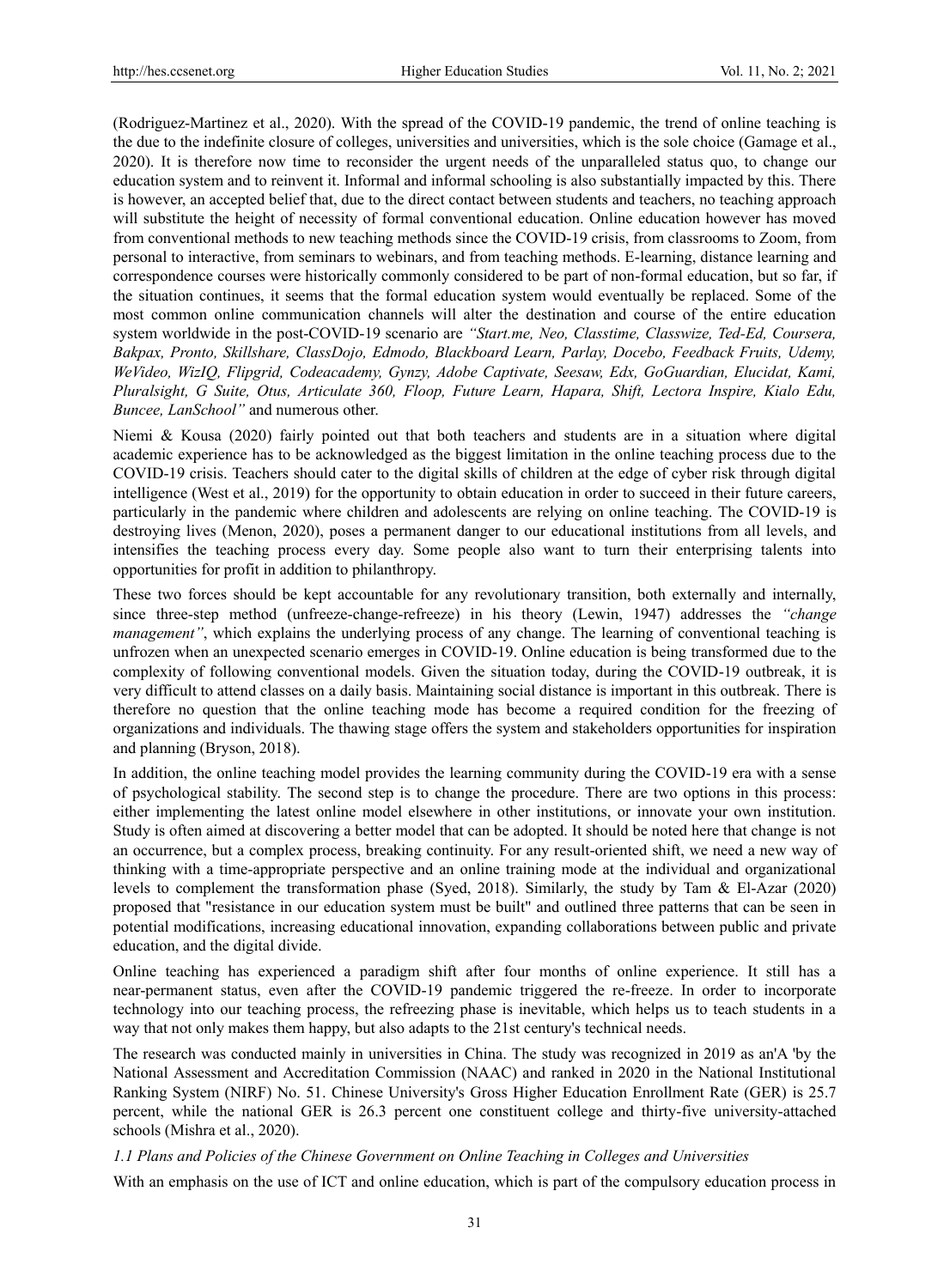higher education, the Chinese government has begun to think seriously about this issue. In addition, this is expressed in the preparation of a new draught education policy for 2019, which during this pandemic is considered to be a constructive and technically efficient phase. The Youth Active Learning Network (SWAYAM) is a Chinese government-initiated initiative or a Massively Open Online Course (MOOC) platform that hosts various quadrants of online courses. Through an online learning platform, the software offers educational opportunities for teachers, teachers, academic scholars, students and parents. It can also be seen that we are not ignorant of online education's difficulties and opportunities.

The Ministry of Education (MoE), the highest regulatory body for higher education in China, attaches great importance to the current educational situation and has effectively taken several steps to address the deadline for completion of courses and examinations in the current semester, and has released a note of academic reports. Based on the recommendations of a committee appointed by the Ministry of Education itself the calendar was created. The universities in China have been directed to complete the syllabus through conventional or face to face teaching methods 25% and 75% through online teaching methods. It would be difficult to control the teaching climate after the COVID-19 outbreak if the online teaching tool is not used exclusively. It is predictable that in the near future, after seeing the awful beast of the coronavirus, students will face several educational obstacles, ranging from qualitative education, peer tutoring, hands-on instruction, field/laboratory work, tutoring, analysis and creativity. Therefore to maintain a balance between online and offline learning courses, the tentative solution for post-COVID-19 education tantrums is (hybrid mode).

## *1.2 Implement Online University Teaching*

Some problems were faced in the process of introducing reforms to the education system following the COVID-19 crisis, which were connected to the novel viewpoints of online education and its technological complexity. Online education was considered to be the education offered by the Open University of China before this pandemic. However, online teaching has become a massive challenge since the time of COVID-19 induction, and since stakeholders are technically unable to adjust to the current situation, they might not adapt to sudden educational changes. Therefore the effect of changes needs to be discussed in order to introduce educational changes effectively; particularly a transition is needed from conventional to online teaching methods.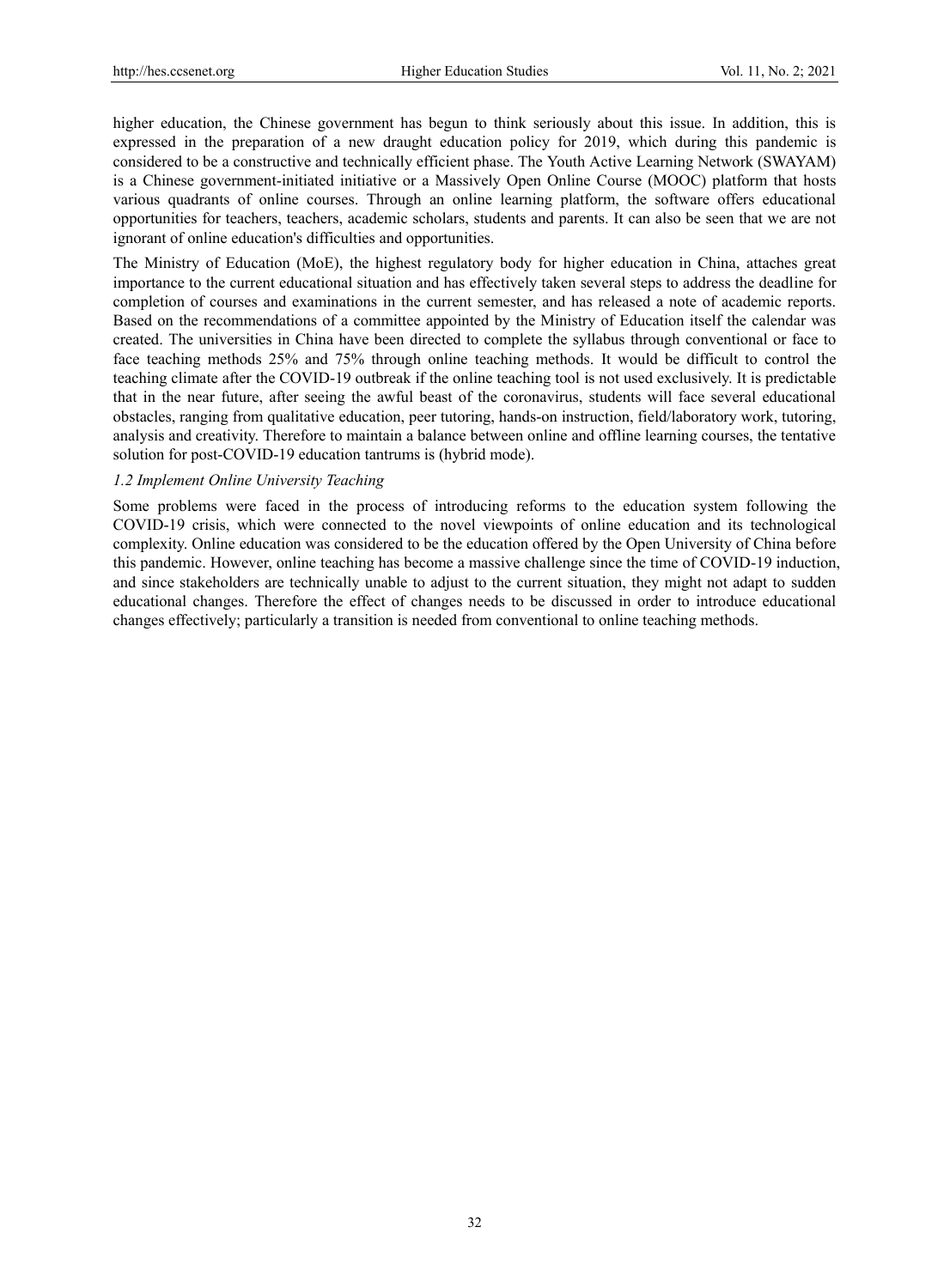

Figure 1. Conceptual model of the online teaching-learning implementation method Source: Adapted from (Su-Kheng Haw et al., 2015)

Fig.1 defined how to determine the online execution process Learning-teaching. The journey starts with the MoE, University, various departments and Colleges in support of a collective vision of introducing online teaching-learning system of education. Due to the coronavirus, the common spectre for education followed by teachers and students was online teaching-learning systems to meet current educational needs during the pandemic era. All, including teachers or students, was polite and qualified to use the social media applications. WeChat, QQ, Zoom, Tencent Voov, Tencent Meeting, which transformed the use of online teaching plan such as Cisco WebEx, Zoom etc. into a smooth facilitation as a symbol of positive learning and transfer of knowledge. Furthermore, various competitive applications for education, such as Office 365, Radix Vision TeacherView, National Cloud-Platform for Educational Resources and more user-friendly application which could be used for video conferencing and are easy to download freely and use (WB, 2020); to some extent, it seems like there is no need to panic in order to get started. All of a sudden, when some of the technologies are already embedded modern technology here in our HEIs. Majority of stakeholders have smartphones, however, for certain online teachings laptops are necessary for online teaching-learning implementation. Learning Management System (LMS) in Chinese universities have an ICT and other learning software's that helps to track online teaching and learning seamlessly.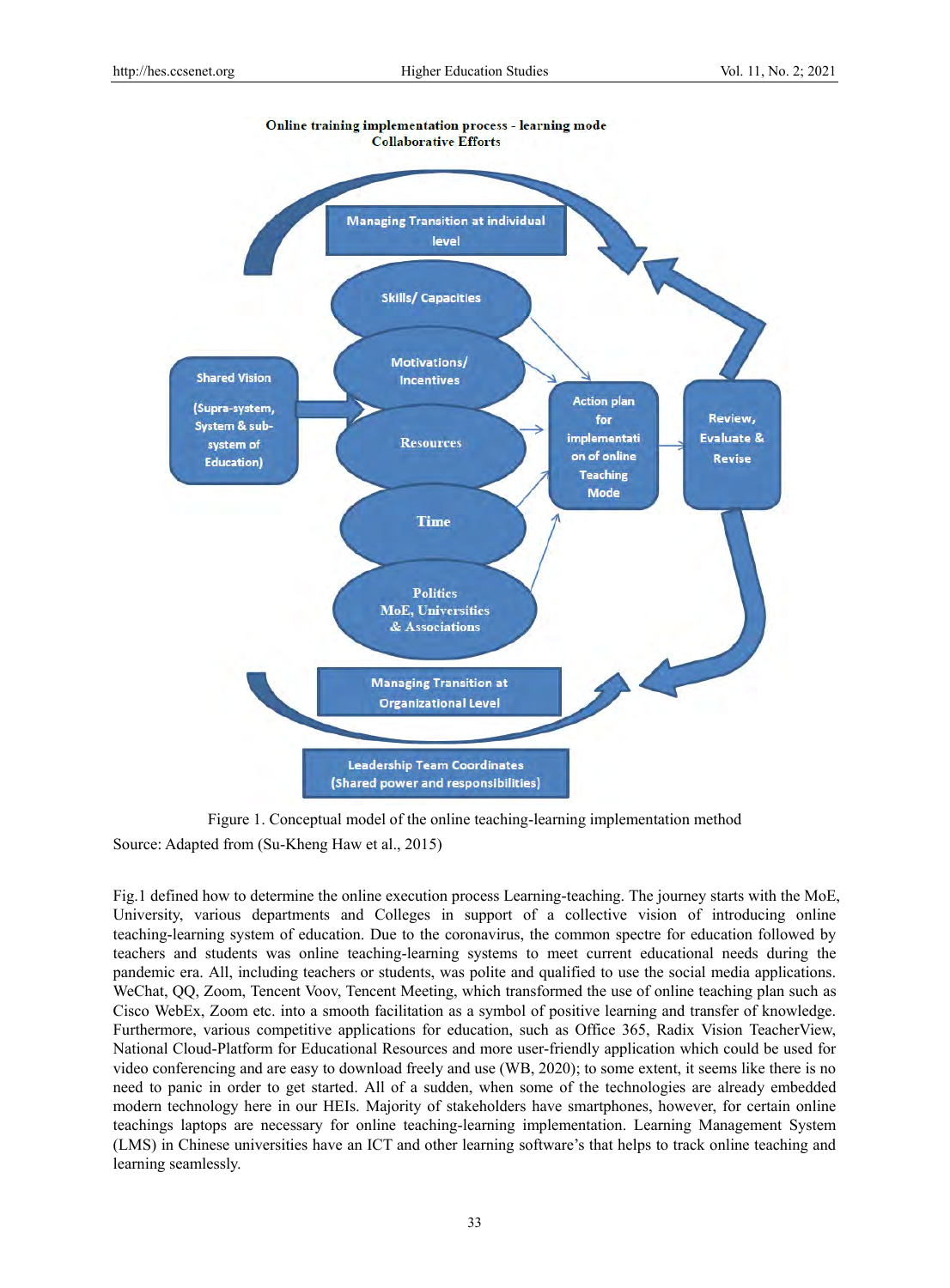In view of the need for time, central and state governments unanimously agreed on the implementation of online education across the country. As a result, excitement about testing digital technology and a new way of teaching-learning in the education system, a vision of mixed-opinion online teaching-learning modes, has been reluctantly and hesitantly adopted by different national, state and teacher and university student associations. In view of our readiness for the online learning regime, the drive to advance in this pandemic and the availability of resources for the introduction of the online learning regime, the action plan was planned due to a lack of coordination, orientation and opportunity stack. The teachers individually prepared and trained themselves so that they could get used to the technology needed through the online modes of learning as per the action plan. The system administrator and the information and communication technology (ICT) experts provided the stakeholders with the required assistance and managed the change process at the university level. During the lockdown period of COVID-19, no such effective teaching and learning studies was performed. Therefore, with the following aims, the researcher is insightfully involved in doing this research.

| Designation            |      | <b>Assistant Professor</b> |      | <b>Assistant Professor</b> | Professor |        |
|------------------------|------|----------------------------|------|----------------------------|-----------|--------|
| Gender                 | Male | Female                     | Male | Female                     | Male      | Female |
| <b>Faculty Members</b> | - 15 | 15                         |      | 15                         |           |        |
| >30<br>Age range       | 6    | n                          |      |                            |           |        |
| $31 - 40$              |      |                            |      |                            |           |        |
| $41 - 50$              |      |                            |      | 13                         |           |        |
| 51-60                  |      |                            |      |                            |           |        |
| <60                    |      |                            |      |                            |           |        |

Table 1. Data of teacher respondents with their age, gender and designation is represented

## Table 2. Respondents (students) age and gender

| Gender          |           | Post-graduate Students |        | <b>Research Associates</b> |        |
|-----------------|-----------|------------------------|--------|----------------------------|--------|
|                 |           | Male                   | Female | Male                       | Female |
| No. students    |           | 70                     | 70     | 70                         | 70     |
| <b>Students</b> | 21-25     | 28                     | 35     | 12                         | 13     |
| Age range       | 26-30 30  |                        | 22     | 38                         | 42     |
|                 | $31 - 35$ | 8                      | 10     | 15                         | 10     |
|                 | 36-40     |                        |        |                            |        |

## *1.3 Objectives of the Study*

1. Identify the different ways followed during the COVID-19 pandemic of online learning and learning.

2. Examining teachers and students opinions regarding online teaching during the COVID-19 period.

3. Examining teachers and students problems during the COVID-19 pandemic when adjusting to the online teaching-learning process.

## **2. Research Methodology**

The research methodology adopted for this study is based on both quantitative and qualitative research methodology during the lockdown to research stakeholder expectations grounded on online teaching and learning process at Chinese universities.

## *2.1 Sample size and Population*

All faculty members and students from different universities in China have participated in the study. They are divided into three categories (professor, associate professor and associate professor) and ten students (each five of whom fellowship and research assistants) from each department selected as a sample for quantitative research using a disproportionate stratified sample. Out of thirty nine departments, twenty six departments were chosen to complete this research, while keeping in view the availability of all selected staff and faculty members for this study. Just 90 faculty members and two hundred and eighty students took part in a descriptive study as a sample to test their understanding of online learning. Table 1 depicts the respondents, age and gender chosen for this study.

In addition, 20 faculty members (each ten men and women) and 20 students (each ten men and women) were chosen for the semi-structured interview to gather quality data on their perception of the online learning process by using a nested parallel fetch scheme (Chaiken et al., 2008). Both teacher-respondents are permanent teachers,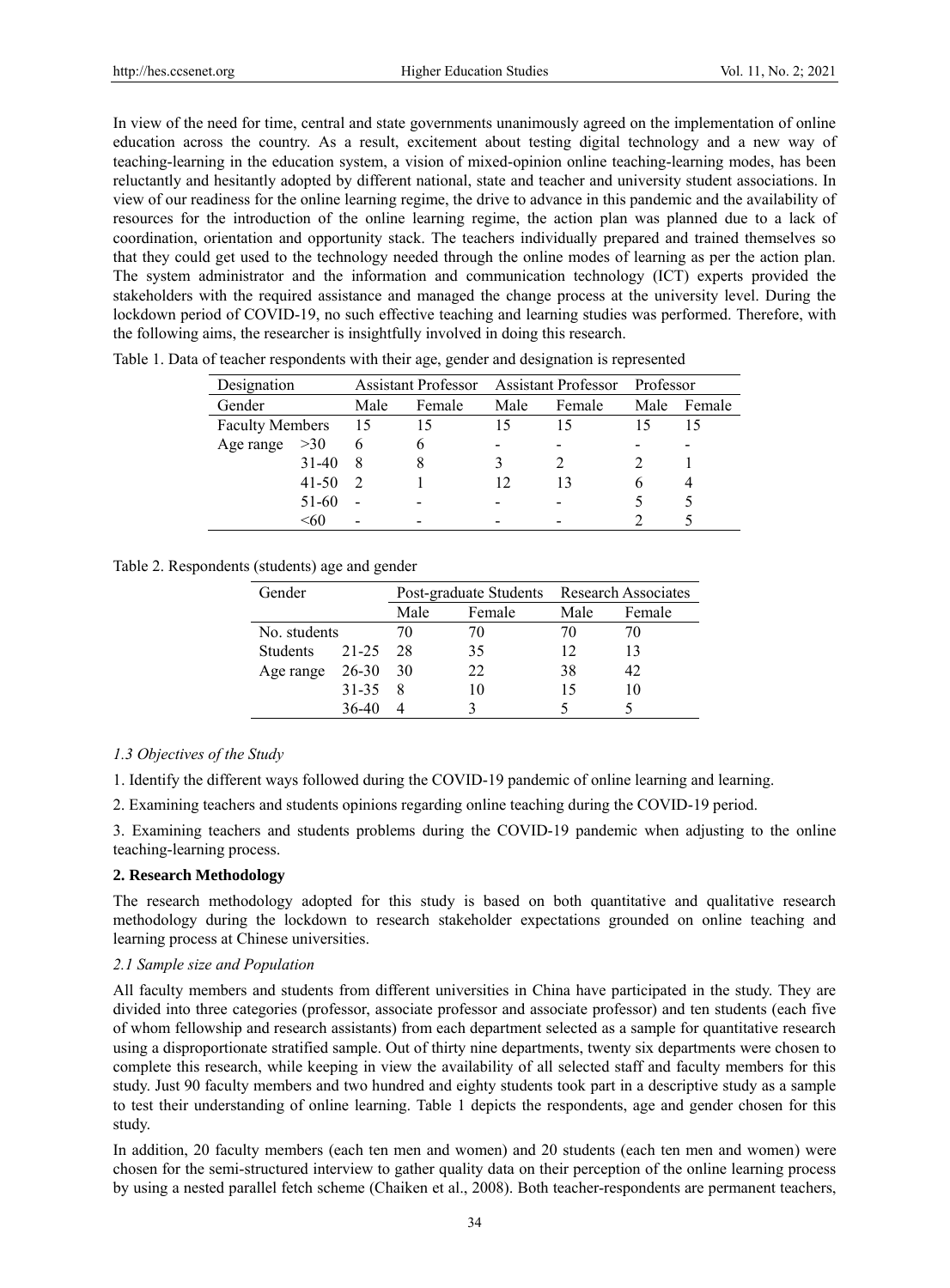living on campus and off-campus premises of Chinese nationality. Likewise, in daily Chinese learning, all student respondents are enrolled in university dormitories and off-campus.

## *2.2 Data Collection*

Two questionnaires were developed by researchers conducting quantitative analysis to analyses the online mode of teaching for teachers and students. Semi-structured interview schedule during the above lock-out period, prepare to get comments and detailed information from the teacher and students. Their experience, views and thoughts on the ongoing consolidation process for qualitative analysis of online teaching and learning. At the first stage, the researchers obtained permission from the registrar of the concerned university to conduct the research and received support from the assistant registrar after the data was collected (institution). The model adopted by the university provides relevant data about online teaching. The second stage involves gathering the views of educators and students on the advantages and disadvantages of online teaching. At third stage of data collection the researcher obtained the data through semi-structured interviews. All the questionnaires were answered by all survey respondents and their valuable feedback and suggestions were also collected. Using descriptive statistics for quantitative data and content analysis used for qualitative data, interview data obtained from different sources was analyzed. The study was approved by the university's Ethics Committee.

## *2.3 Findings*

Objective and sensible results based on percentage analysis and content analyses are provided in this section.

## **3. Findings of the Objective of the Study One**

In order to obtain the results of goal one, the researchers conducted a percentage analysis survey that discloses that both teachers and students have used different kinds of learning tools during lockdown for online learning.

The data given in the table 3 depicts various online teaching methods were used by both teachers and students particularly during the COVID-19 outbreak lockdown. Chinese universities have established after the lockdown its own LMS which lead by a structured teaching mechanism by the Chinese government. Teachers are required to upload course related material on LMS that is needed for the students and create a discussion forum for clarification of their questions. In this regards, 100 teachers were selected Chinese universities but few teachers couldn't participate in response due to non-availability of internet connection.

| Sr. No | Online teaching-learning method | Percentage of teachers using<br>online teaching methods | Percentage of students<br>using online learning methods |
|--------|---------------------------------|---------------------------------------------------------|---------------------------------------------------------|
|        | Chinese University learning     | 100                                                     | 60                                                      |
|        | Management System               |                                                         |                                                         |
|        | Zoom Classroom                  | 44                                                      | 30                                                      |
| 3.     | Tencent Voov/ Cisco WebEx/Skype | 55                                                      | 20                                                      |
| 4.     | Webinar                         | 35                                                      | 45                                                      |
| 5.     | XuetangX                        | 65                                                      | 30                                                      |
| 6.     | Telephonic conversation         | 77                                                      | 33                                                      |
|        | iCourse inernational            | 65                                                      | 24                                                      |
| 8      | Email                           | 100                                                     | 100                                                     |

Table 3. Different methods of online teaching used by Teachers and students

Interestingly, despite having a range of digital teaching models, almost all teachers and students used e-mail to be in contact with teacher and other students particularly for assignment submission, clarification on any topic and classroom quizzes. The Zoom Clasroom is used by 44% of teachers, and 30% of teachers use the online course platforms of Zoom, Skype, and Tencent Voov, but only 20% and 15% of students undergo instruction. In addition to university online seminars, 35 percent of teachers have conducted online seminars in the form of online instruction, while 45 percent of students have taken part in university online seminars and participated in online seminars to enrich their online learning modes. 65 percent of teachers recorded their lectures on XuetangX while teaching through the network mode, while 30 percent of students viewed the presentation online and recorded videos from all sources.

As a tool for virtual lessons taught by instructors, video recordings and streaming were very poor at 35 percent, though 45 percent of students admittedly used these online learning platforms. Additionally, 77 percent of teachers have been found to use telephone calls for instructional contact with their students about the transmission and reception of data. Students are reluctant to call their instructors, however, and only 23 have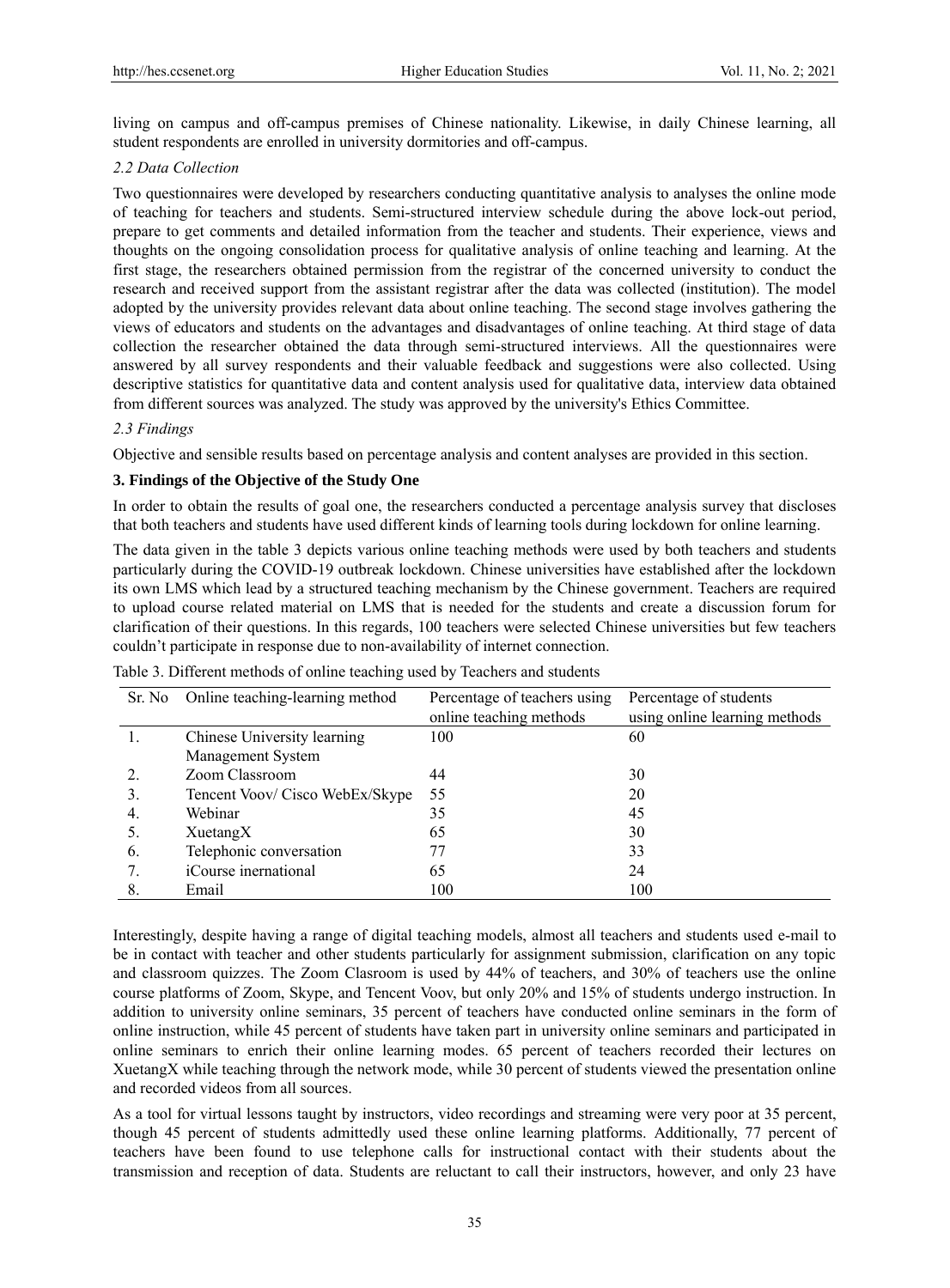discovered this proportion. Some teachers 65 % showed great interest in using a new online learning technology tool such as iCourse international, but quite a number around 24 % students have shown extraordinary skills while using online teaching and learning software's; XuetongX is essentially the DTH education platform of the government, consisting of 32 channels planned to broadcast for at least 4 hours.

## *3.1 Findings of the Objective of the Study Two*

Content review of perception questionnaire on online teaching-learning has been conducted from both faculty members and students in order to obtain the results of the second objective, i.e. to research perception of faculty members and students on online education during the pandemics. In addition, the researchers also gathered extensive information on the tiniest aspects of the online learning process through semi-structured interviews.

The university has a strong vision for teaching-learning online implementation and thus supports teachers and students to meet needs in this regard. As some teachers have argued, the Ministry of Health, the UGC and the university made a reasonable commitment to involve all stakeholders to finalizing the online teaching and learning framework by the authorities and teachers to adopt online learning/ technology based learning. As one of the interviewee has explained about it that, *"this is very important for all of us to do online teaching during the lockdown because along with work, we feel mentally balanced and healthy".*

This learning path is useful during the COVID-19 phase, so it can be used as a transitional mechanism. In order to introduce online learning, the Chinese Universities Teachers' Association and the University Student Council partnered and unanimously decided that in this pandemic have unanimously agreed that no substitute is available to online education.

Most teachers believe that virtual/online teaching methods have more benefits, specifically in periods of isolation, can teachers be better motivated. In addition, self-motivation will also function, and this will eventually occur.

Almost all parts of the population have suffered considerable harm from the current situation with the pandemic, but this is a hidden gain. It has been discovered, thanks to the help and inspiration of the authorities, that the university manages it skillfully in the current climate. For both teachers and faculty, the university itself needs more professional training with the requisite online education tools and curricula; it is difficult to handle for a longer period. A faculty member interviewee clarified:

*"as I have my MS-power-point slide material, now I am typing the explanatory content for the slide materials and convert them as pdf files. This way, I have started preparing and collecting notes ma- terial. These materials, in a combined manner, may eventually be converted as text-book for the students."* 

As online learning skills and the methods needed for online learning during this pandemic, excellent subject matter knowledge, strong knowledge of computer and internet, communicative abilities, precision of speech, emotional interaction with the class and additional skills essentially to meet the requirements of online platforms, as well as to assess the capability to solve problems before and after the classes have observed. Additional skills discovered to handle the online learning process were virtual teaching skills, persistence, and compassion, caring for pupils, outstanding skills on presentation with an appeal to the heart on the subject, moreover, it requires an appropriate management of teaching-learning and resources that are presented with most appropriate user-friendly structures. One teacher reported that *"there is a need for bringing theatrical skills into teaching online."* 

Research materials, digital study materials such as free access to e-books and e-zines, open educational tools, databases, institutional and personal Internet connectivity, Wi-Fi, free access to Zoom and MS Team accounts, as accessible resources from university professors. One teacher observed:

"teachers and students are giving effort at the moment, and it is a new normal, which also require a learning process for both stakeholders. It is a very challenging task to accept the change, and it will take time from *both sidesto acquaintwith newchanges."*

Critical techniques found in building an online classroom were student encouragement as well as teamwork and team learning. The administration of the university has planned an advanced teaching preparation course for the LMS portal. In order to implement online resources, approaches, processes and channels with Q&A sessions, the University's ICT Center conducted many online sessions. In addition, teachers engaged in technology-based curricula that were provided by Ministry of Education to various universities during the isolation era. Some instructor respondents confirmed that, long before this pandemic, they already have completed the teaching/training courses on MOOCS.

Teachers have established their own plan of action for virtual learning which it varies slightly from peer to peer.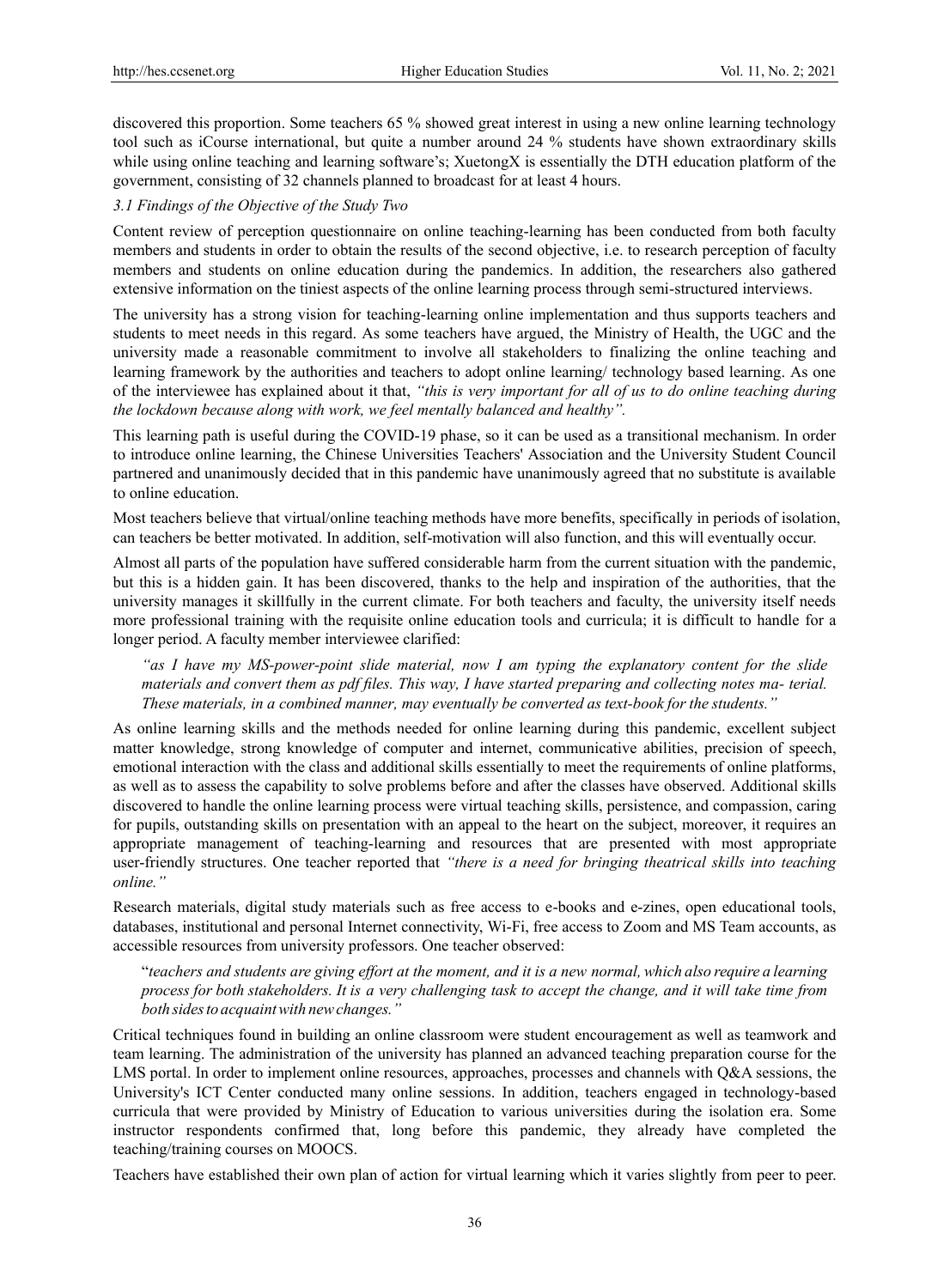Mostly teachers began planning e-learning materials in accordance with the curriculum, attended online classes according to the schedule, and uploaded the teaching materials after completing the online classes. For those who skipped classes due to some inevitable circumstances, some teachers made recording of their lectures and sent on the Wechat community groups and the LMS portal, and also offered fair learning opportunities. Some teachers have indicated that for each block they need to teach, they have prepared modules. They went to online classes after downloading this module, which further dispelled their doubts. The following words were said by one of the teachers:

*"clear and proper planning of the sessions in consultation with the students, lesson preparation, regularity in the conduct of classes, doubt clearing sessions, and personalised responses to the queries of the students is my action plan for online teaching."* 

The interviewee claimed that virtual learning because of pandemic has helped them interact with students beyond classroom boundaries specifically in terms of the understanding of learners of online teaching-learning, which was forbidden from crowding the classroom and provided an alternative to completing the curriculum. Some of the students have commented that they had lost interest and attention on during online classes because of not using computers and smartphones frequently. This is why the goal was to improve interpersonal skills, especially online listening, as soon as early. The response of the mostly students suggests, there is a need of a secured internet connection to continue teaching and discussion on LMS. Students first reviewed their dashboard on LMS online against any content, announcements, teaching materials, assignments and course material, and then used them several times to watch movies and listen to music for academic purposes. Students observed that about 5 hours a day was the average time spent virtual activities. It is reported that students have used 1.5-2 GB data per day on average. In addition, thus, the students were unable to continue with their online activities as they have consumed their maximum data limit.

The students found the teachers' uploaded videos to be engaging. Pause and take notes as appropriate, as you continue to see them. *"The easiest and most appropriate way to communicate with teachers is Google Classroom,"* many students answered, given they have a working Internet connection. Students were less than positive about the speed of teachers' online learning, and they were not pleased with the teachers' academic readiness to learn online. To adequately understand conceptual awareness and discursive actions, students reacted negatively to their understanding of online classes; they have also shown that they cannot keep up with that of their teachers with their learning behavior or skill. One student suggested:

*"more discussions and student's activity can be given (not for mark-ing or score-based activity) as a means of learning motivation and engaging students as well as can have a right balance between visual learner and audio learner."* 

The expectations of students reflected that teachers should develop friendships and, if possible, educate the environment of groups, apps, or any forum through a voice call. To better cope with this situation, the empowerment of ICTs must be fostered in reality. As some students claim, the most important teaching skill to improve is personalizing the learning experience for students, particularly though it is online. In this transitional stage of the change process, parental understanding has also been considered to be a requirement, and this adaptation will gradually develop over time.

## *3.2 Findings of the Objective of the Study Three*

In order to obtain the result for the objective of the study three in which students and faculty members has responded on the virtual and technological problems they have faced during online learning in the midst of pandemic. A test of awareness and semi-structured isolation interviews, it was found that, in one way or another, most teachers faced similar challenges and issues.

An unreliable network link has been the key issue with learning online. Contact remains more secure with student video and audio switched off, but this learning mode continues to lead to an empty wall. In addition, it was assumed that some learners did not have the requisite resources to participate in the network; the digital divide seemed to be further progressed there. So the online learning challenges seem technological and conceptual.

The major concern of the students on online learning was including continuous power connections and irregular mobile signals. Among other concerns, the degree of comprehension, lack of opportunities for constructive interaction, the breadth of creative learning, and the rote delivery of lessons were the key problems identified by the faculty members. It turned out that faculty members cannot read students' faces, moods and therefore find it difficult to change the teaching scheme. In addition, in this transitional stage of online learning, which was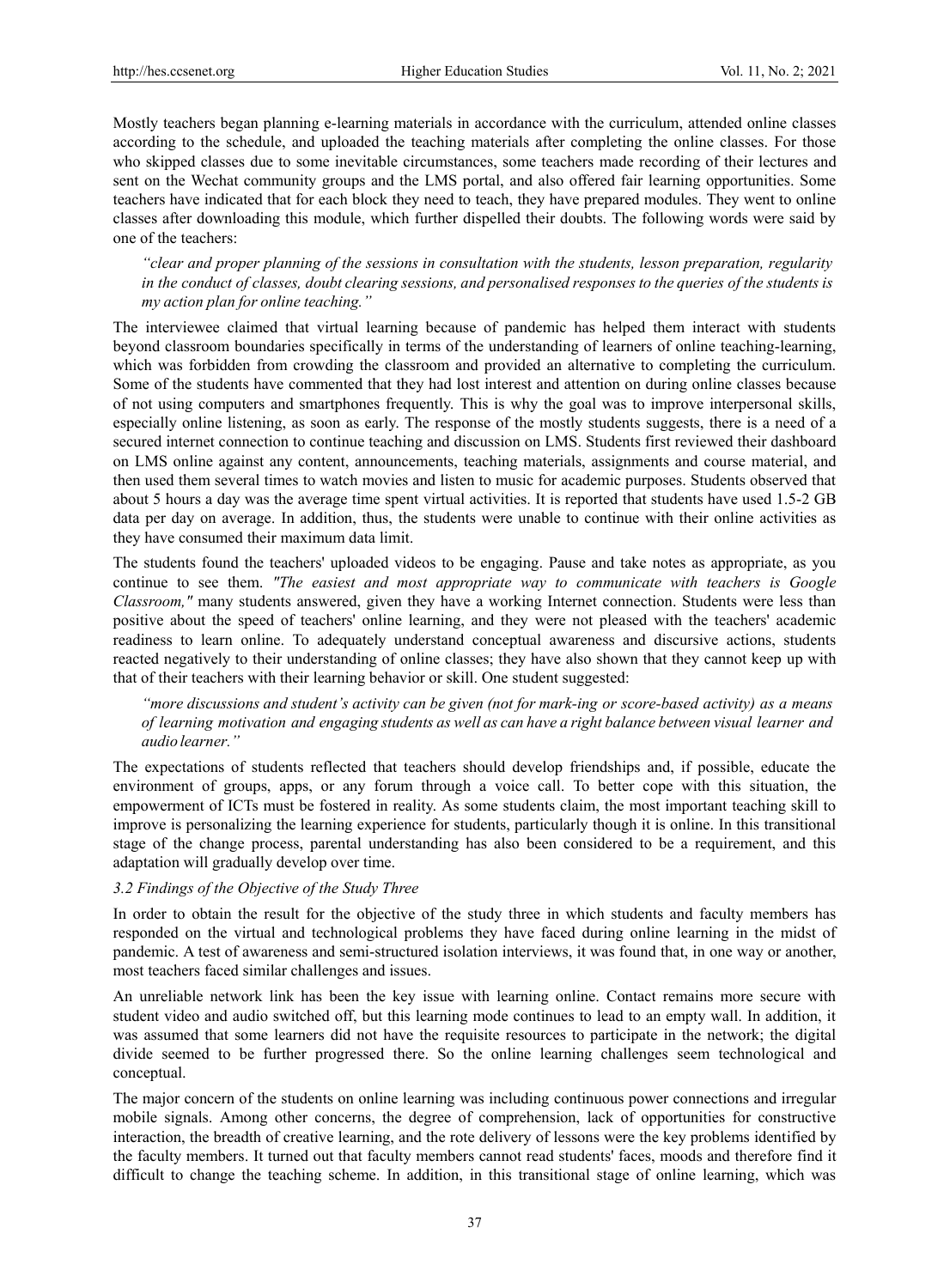viewed by both teachers and students, they were motivated but due to such technological issues no immediate feedback was given. During the isolation period, some teachers expressed serious concern about laboratory work for research scientists and requested that simulation methods be used in laboratory practice. Some teachers turned out to be in a problem because teachers were unsure that students turned on their namesake name on the screen, or were actively attending the session, or were not attending the session and busy in somewhere else. Similar concerns have been raised by the faculty members and research scientists who were busy in carrying out their research projects, data collection, writing of thesis/research activities, adversely affecting subsequent blockages for several consecutive months. With these words, one associate professor explained his large mental capacity:

*"Lengthy use of online interaction has revealed the many problems encountered by teachers and students. The online classes are prob-lematic is that, in certain subjects where the content is abstract, many concepts exist that need real face to face interaction for complete understanding. Relying on online interaction is detrimental to the health of the eyes and general body health too."* 

The study revealed that mostly students came from remote areas and has low socio-economic background, and they needed a computer/laptop for taking such online classes during lockdown, however, they could not do it properly. Even if they have all these resources such computer/laptop and smartphones, they were short of energy therefore; they were unable to attend the session completely. Moreover, both students and girls struggled with financial difficulties during the isolation at home. Some female students admitted that during the isolation period, the learning atmosphere at home was not suitable and they were remained in other household activities, thus, the situation has affected their studies and made them frustrated and desperate. The pandemic has realized both students and faculty members that online teaching and learning has stressful results on their health. However, both students and faculty members have applauded the university administration for taking this initiatives and providing online counseling services for student health and wellness through the Psychology and Social Work Division.

Online learning is an interesting idea for Chinese teachers about learning in general. Initially, the attendance was so poor, nevertheless, it ignite the process once both students and teachers were comfortable with the online teaching-learning process. As in daily classes, due to non-adherence to the timetable, often teachers from different faculties reported a dispute with other teachers during the time of online lessons. In addition, teachers acknowledged that due to numerous difficulties they faced in the early phases of online teaching-learning, they were unable to completely overcome student reservations and fully satisfy student satisfaction levels.

In their interviews, teachers and students posed some contentious questions on online education about formation of an equal relationship between the students and teachers. In addition, with respect to online learning resources, the students are keen to learn the pros and cons of online teaching with regards to student's online learning. In one teacher's words:

*"there is a lack of information regarding the perception of students' learning requirement about online video tutoring and other online teaching tools to be used for teaching in a distance mode. Whether students found online teaching tools sufficient enough to comprehend the theoretical portion of the course curriculum, or they were just using them as a mandatory online learning medium."* 

#### **4. Discussion**

The research article is envisioned to investigate the understanding of students and faculty members during pandemic lockdown on online teaching. Holding a theoretical lens at its heart, the study offers multiple perspectives on today's online teaching-learning challenges. The experience of teachers and students working at different Chinese universities was explored in context through a mixed-method analysis. New ideas come to the fore, as well as an understanding of how a new trend is viewed by the students and faculty members/teachers.

The University's online teaching-learning initiative was found to have begun under the Government of China with guidance from the Ministry of Education. The Chinese government has shown the same commitment to endure providing quality teaching online and education accomplishments during corona lockdown periods instability through its No-Stop-Class Policy (Zhang et al., 2020). The readiness of the university was more based on combining techno-academic disciplines. To experience and optimize the transformation, three most prominent participants such as, academics, students and technicians, began to work together. Due to the remoteness of their location, the students faced unique issues such as communication and video problems and were unable to minimize the amount of time it took for machine learning. In the early days of the ban, teachers intended to teach together using WeChat, email and phone calls. But eventually, as the isolation period expanded from time to time, communications with WeChat, e-mail and telephone proved insufficient. The educators were educated and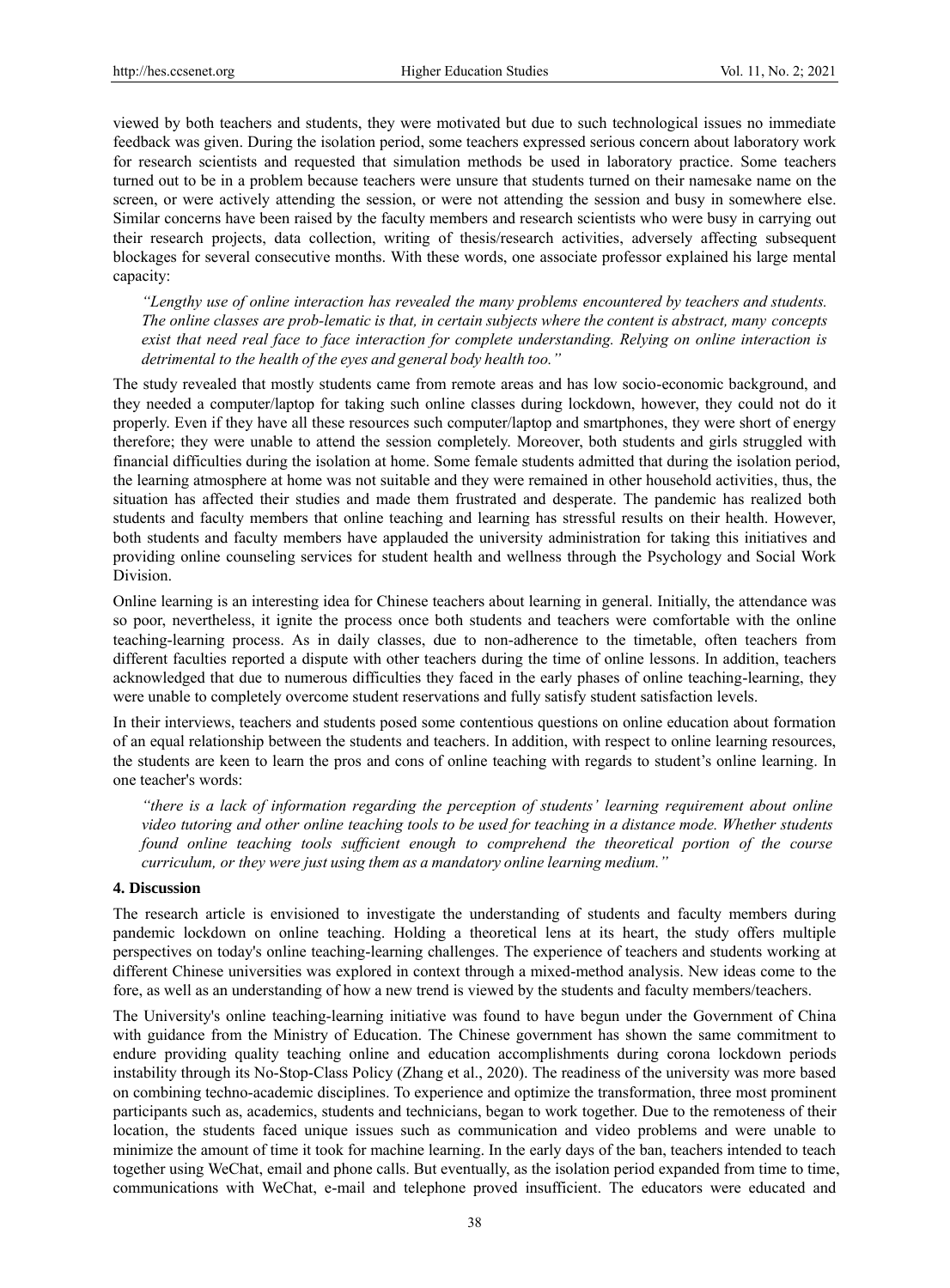forced to teach in LMS. Over time, other online channels have been explored. To expand their academic opportunities and understanding, students and faculty members/teachers have begun to installing online learning software's, for example Skype, Tencent Voov, Zoom, LinkedIn Learning, Telegram and much more.

Most Ultimate teachers continued to use WeChat as an online curriculum exchange mode while the changes were taking place. The explanation was straightforward: the teachers were used to using WeChat in their everyday lives, and at all times they were also ideal for students. In addition, teachers accepted that they were primarily relying on WeChat instead of uploading and downloading teaching materials in the LMS due to the poor internet connection. Teachers unanimously agree that in mastering the latest in online teaching and learning, orientation services and seminars were beneficial. Readable lecture handouts were downloaded by some students, while others got full reference books for reading. It took extra work to prepare the handouts, and some of the teachers were not ready to do so. The teachers exercised their liberty because the instructor of the individual course was impartial in providing directions, asking questions, and finalizing grades.

Without having teachers accountable for the online platform they were using, the teaching operations took place online. Compatibility concerns arose around two-way communications when the students were returning to their hometown, situated in remote rural settlements, with no 4G internet access facilities and continuous supply of power. Teachers and students' complaints weren't just about adaptability.

Sahu (2020) research findings highlight the need for the University to provide appropriate counseling services to preserve mental wellbeing for students in this pandemic, supporting our findings that most of the Chinese Universities counseling services for coping with stress are important for the student's learning and mental health as well as their livelihood. Students experienced a variety of problems following the cessation of full-time classes, for instance, expressive mismatch, adjustment in self-learning from daily learning accomplishments while being available online from home, issues related to finance and others, to overwhelm the antagonistic effects for emerges during the quarantine because of the pandemic.

The qualitative results support the results of (Simon, 2020) that efforts should be made to provide free online educational services to students so that they can make the most of their time during periods of isolation. *"Many classroom teachers are now trying for the first time to understand the complexities of distance learning and are looking for free online resources for schools"* (Glazerman et al., 2020), confirming the views of university's faculty members, whom have also encouraged free availability and access to learning resources and virtual teaching. However, to get used to the current regime of online learning it need some time. The university has succeeded in coping with the situation on a par with every other institution of its kind. It is important to be well prepared to make electronic content more useful, such as reporting, presentations and guidance. There should be a few questions to brainstorm during content delivery to prevent monotony (AlMutairi, 2015), which emphasizes flexible learning, a learner-centered approach that offers learners a range of options of learning to turn this cycle into rewarding and enjoyable, also confirms this. The pandemic told us that, in a situation like COVID-19, an hour requires the extension and maintenance of online education.

Teachers have received frequent input about their jobs from students in the past. Both the advantages and drawbacks of online learning and continued to work until the student was satisfied with the level of satisfaction needed. The LMS portal and the university's official website have been used by the concerned university in China to keep students updated on a regular basis. University students and faculty are periodically told by the authorities via email and the University Internet Mailing Service about examinations and other academic activities. The data from this study shows that there is an increasing awareness and increased significance for both students and teachers on virtual learning particularly during the pandemic. The study confirms the finding that it can become agonizing even though attempts have been drew up to communicate with students by using various online learning tools (Robinson, 2019). In the notification to teachers engage students online hands-on sessions while isolation seemed hard as it involved a formal training of the entire process before the students, one challenging problem was added.

Online learning has been introduced as a feasible option within its constraints as an effective gap mechanism to meet the demands of the COVID-19 pandemic. If it will or may not be successful in the future is a moot point. So far, in a recent evaluation of student results, this has proved useful. It may take a while to grasp how online learning panic attempts satisfy the need for a clean balance of cumulative impacts. Finally, there is an urgent need to close the divide between the remote rural and urban areas of the haves and have-nots.

Online learning has been introduced as a feasible option within its constraints as an effective gap mechanism to meet the demands of the COVID-19 pandemic. If it will or may not be successful in the future is a moot point. So far, in a recent evaluation of student results, this has proved useful. It may take a while to grasp how online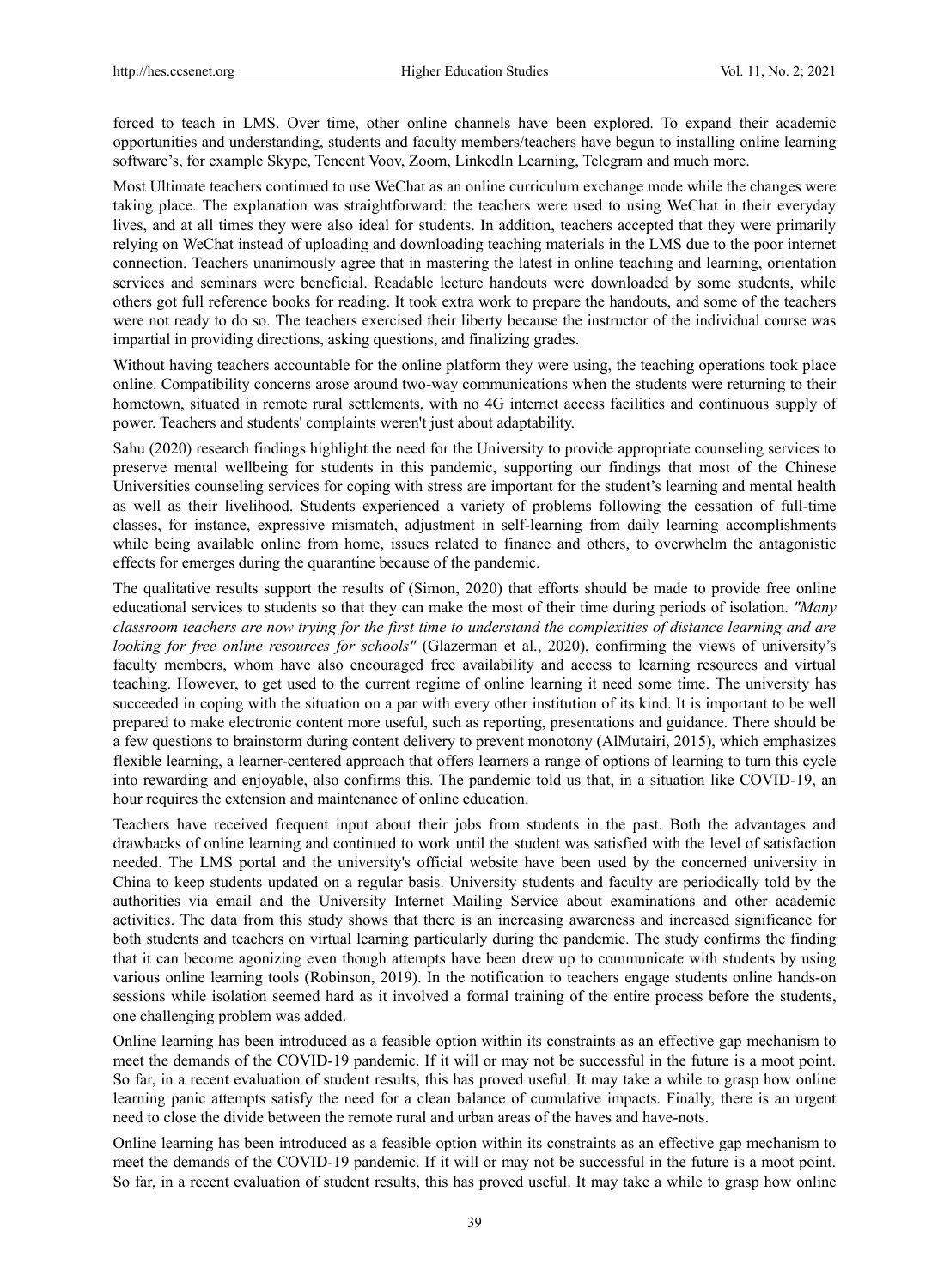learning panic attempts satisfy the need for a clean balance of cumulative impacts. Finally, there is an urgent need to close the divide between the remote rural and urban areas of the haves and have-nots. Finally, when students belongs to various socio-economic upbringings and apply the similar educational method, there is an urgent requisite to fill the gap between haves and have-nots, urban and rural dwellers. Failure to understand the differences between individual learners may lead to skewed conclusions, in particular because the online learning-learning regime in childhood cannot be compatible with the desired outcome.

## **5. Conclusion**

Because of the restriction on movement and limited academic exchange programmes between countries during the isolation of COVID-19, privatization, liberalization, and globalization of education have declined markedly. During this pandemic, third world countries faced political paralysis with the with their splintered technological organization, theoretical incompetence and having less possessions in view of suddenly evolving scenarios for the planning, management and organization of education; particularly low- and middle-income countries amongst them, will mostly agonized from setbacks because they are already running out of finances (Mishra et al., 2020). But it is noticeable that in the current crisis, everyone has to learn to live and survive, as this is just the beginning; in the end, nothing will stop the neglect of digital transformation in universities. A better idea to tackle the dynamic challenges of online education could be to build multimodal methods to achieve course content objectives to maximize learning outcomes. It is clear that in order to bridge the pre- and post-COVID-19 educational gaps that are also ultimately important for lifelong learning, policymakers must ensure efficient communications, highly competitive digital educational capabilities, and promote student's education based on advanced technology. After this pandemic, there are many steps to consider; building a curriculum that reflects substantial improvements in the quality of students' awareness and learning experiences, and also encourages them to think critically.

#### **References**

- AlMutairi, A. N. M. (2015). The Effect of Using Brainstorming Strategy in Developing Creative Problem Solving Skills among Male Students in Kuwait: A Field Study on Saud Al-Kharji School in Kuwait City. *Journal of Education and Practice, 6*(3), 136-145.
- Bryson, J. M. (2018). *Strategic planning for public and nonprofit organizations: A guide to strengthening and sustaining organizational achievement*. John Wiley & Sons.
- Chaiken, R., Jenkins, B., Larson, P. Å., Ramsey, B., Shakib, D., Weaver, S., & Zhou, J. (2008). SCOPE: easy and efficient parallel processing of massive data sets. *Proceedings of the VLDB Endowment, 1*(2), 1265-1276. https://doi.org/10.14778/1454159.1454166
- Gamage, K. A., Silva, E. K. D., & Gunawardhana, N. (2020). Online delivery and assessment during COVID-19: Safeguarding academic integrity. *Education Sciences, 10*(11), 301. https://doi.org/10.3390/educsci10110301
- Hu, B., Guo, H., Zhou, P., & Shi, Z. L. (2020). Characteristics of SARS-CoV-2 and COVID-19. *Nature Reviews Microbiology, 19*, 1-14. https://doi.org/10.1038/s41579-020-00459-7
- Lewin, K. (1947). Group decision and social change. *Readings in social psychology, 3*(1), 197-211.
- Menon, J. (2020). *COVID-19 and the Poor*. Retrieved from https://www.think-asia.org/handle/11540/12447
- Mishra, L., Gupta, T., & Shree, A. (2020). Online teaching-learning in higher education during lockdown period of COVID-19 pandemic. *International Journal of Educational Research Open, 1*, 100012. https://doi.org/10.1016/j.ijedro.2020.100012
- Niemi, H. M., & Kousa, P. (2020). A case study of students' and teachers' perceptions in a Finnish high school during the COVID pandemic. *International journal of technology in education and science.* https://doi.org/10.46328/ijtes.v4i4.167
- Organisation for Economic Co‐operation and Development (OECD). (2020). *Evaluating the initial impact of COVID‐19 containment measures on economic activity*.
- Robinson, D. (2019). *Becoming a translator: An introduction to the theory and practice of translation*. Routledge. https://doi.org/10.4324/9780429276606
- Rodriguez-Martinez, A., Zhou, B., Sophiea, M. K., Bentham, J., Paciorek, C. J., Iurilli, M. L., ... Bixby, H. (2020). Height and body-mass index trajectories of school-aged children and adolescents from 1985 to 2019 in 200 countries and territories: a pooled analysis of 2181 population-based studies with 65 million participants. *The Lancet, 396*(10261), 1511-1524. https://doi.org/10.1016/S0140-6736(20)31859-6